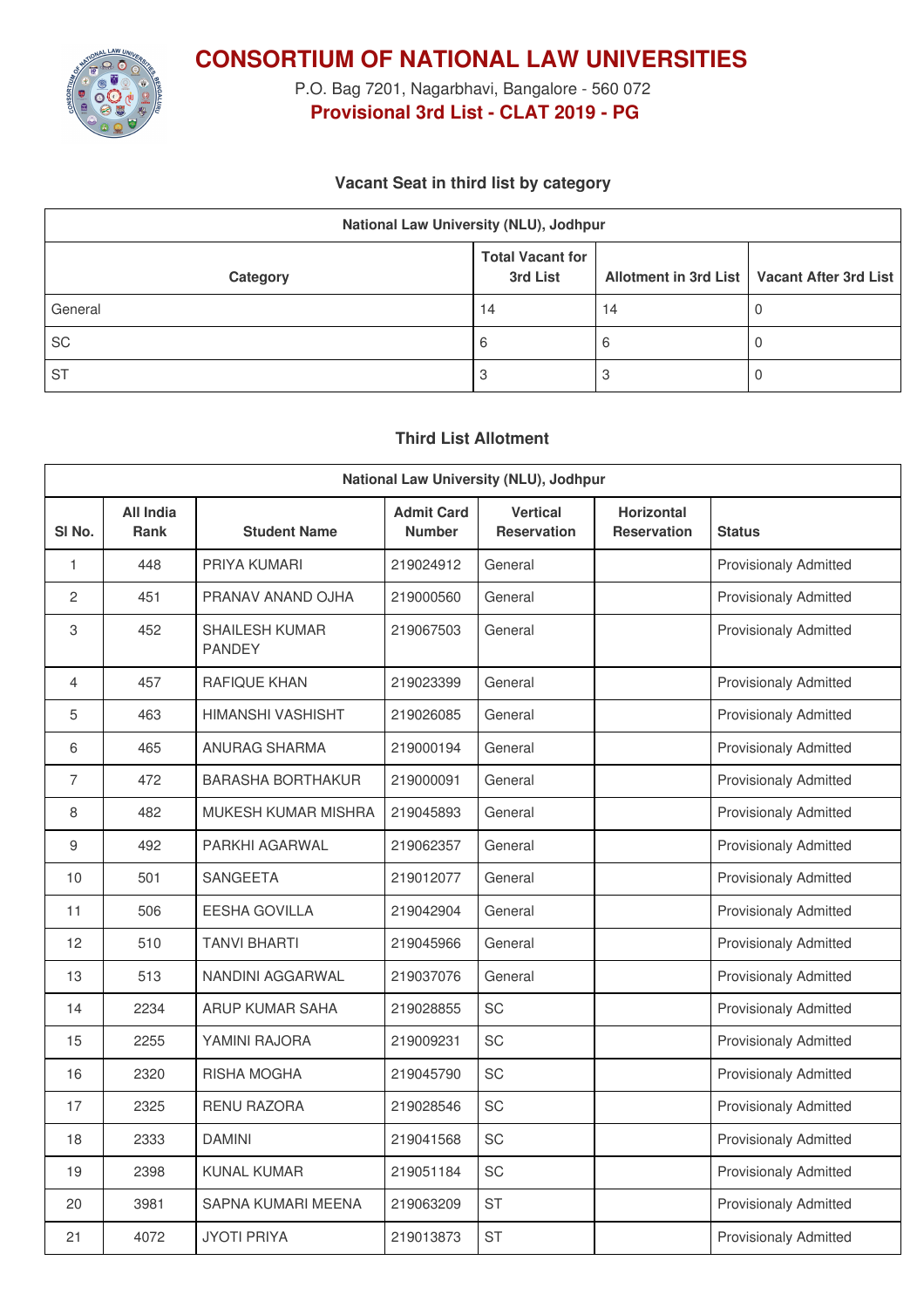| National Law University (NLU), Jodhpur |                          |                     |                                    |                                       |                                         |                              |
|----------------------------------------|--------------------------|---------------------|------------------------------------|---------------------------------------|-----------------------------------------|------------------------------|
| SI <sub>No.</sub>                      | All India<br><b>Rank</b> | <b>Student Name</b> | <b>Admit Card</b><br><b>Number</b> | <b>Vertical</b><br><b>Reservation</b> | <b>Horizontal</b><br><b>Reservation</b> | <b>Status</b>                |
| 22                                     | 4120                     | ATUL OSCAR KHAKHA   | 219070585                          | -ST                                   |                                         | <b>Provisionaly Admitted</b> |
| 23                                     | 5223                     | NEELESH RAMCHANDANI | 219028457                          | General                               | PWD <sup>*</sup>                        | <b>Provisionaly Admitted</b> |

## **First and Second List Seat Allotted**

# **Status of provisionally admitted students in the second list - PG**

| National Law University (NLU), Jodhpur |                                 |                                            |                                    |                                       |                                         |                              |
|----------------------------------------|---------------------------------|--------------------------------------------|------------------------------------|---------------------------------------|-----------------------------------------|------------------------------|
| SI No.                                 | <b>All India</b><br><b>Rank</b> | <b>Student Name</b>                        | <b>Admit Card</b><br><b>Number</b> | <b>Vertical</b><br><b>Reservation</b> | <b>Horizontal</b><br><b>Reservation</b> | <b>Provisionaly Admitted</b> |
| 1                                      | 43                              | ANAND KUMAR SINGH                          | 219037330                          | General                               |                                         | <b>First List</b>            |
| 2                                      | 204                             | <b>MANU SAXENA</b>                         | 219032365                          | General                               |                                         | First List                   |
| 3                                      | 224                             | DIVANAND JHA                               | 219028885                          | General                               |                                         | Second List                  |
| $\overline{4}$                         | 250                             | <b>VIVEK SHARMA</b>                        | 219005780                          | General                               |                                         | Second List                  |
| 5                                      | 267                             | SUKRE SHYAMSUNDAR<br><b>BHAGWAT</b>        | 219006593                          | General                               |                                         | Second List                  |
| 6                                      | 287                             | RIDIMA SINHA                               | 219069445                          | General                               |                                         | Second List                  |
| $\overline{7}$                         | 292                             | <b>VAISHNAVI RAWAT</b>                     | 219001327                          | General                               |                                         | Second List                  |
| 8                                      | 328                             | <b>AKASH GUPTA</b>                         | 219043932                          | General                               |                                         | Second List                  |
| 9                                      | 353                             | AYUSH MUDGAL                               | 219020506                          | General                               |                                         | Second List                  |
| 10                                     | 370                             | <b>VISHAKHA SINGH</b><br><b>DESHWAL</b>    | 219064726                          | General                               |                                         | Second List                  |
| 11                                     | 386                             | <b>HEMENDRA SINGH</b>                      | 219040876                          | General                               |                                         | Second List                  |
| 12                                     | 407                             | PRANJAL KHARE                              | 219064572                          | General                               |                                         | Second List                  |
| 13                                     | 409                             | NANDINI SHARMA                             | 219056487                          | General                               |                                         | Second List                  |
| 14                                     | 410                             | <b>SHAILESH KUMAR</b><br><b>VASHISHTHA</b> | 219059249                          | General                               |                                         | Second List                  |
| 15                                     | 412                             | <b>PRACHI JAIN</b>                         | 219026984                          | General                               |                                         | Second List                  |
| 16                                     | 413                             | <b>BAISHALI JAIN</b>                       | 219001542                          | General                               |                                         | Second List                  |
| 17                                     | 414                             | <b>TEJAS BHASIN</b>                        | 219030732                          | General                               |                                         | Second List                  |
| 18                                     | 415                             | <b>MOHIT VATS</b>                          | 219001943                          | General                               |                                         | Second List                  |
| 19                                     | 420                             | MOHAMMAD KASIM                             | 219021528                          | General                               |                                         | Second List                  |
| 20                                     | 431                             | <b>KRITI ARORA</b>                         | 219026936                          | General                               |                                         | Second List                  |
| 21                                     | 441                             | ADITYA SAXENA                              | 219077208                          | General                               |                                         | Second List                  |
| 22                                     | 446                             | AKSHITA JETHLIA                            | 219070056                          | General                               |                                         | Second List                  |
| 23                                     | 730                             | <b>GUNJAN KASHYAP</b>                      | 219041753                          | SC                                    |                                         | First List                   |
| 24                                     | 1711                            | SWAPNIL JAGANNATH                          | 219024565                          | SC                                    |                                         | Second List                  |